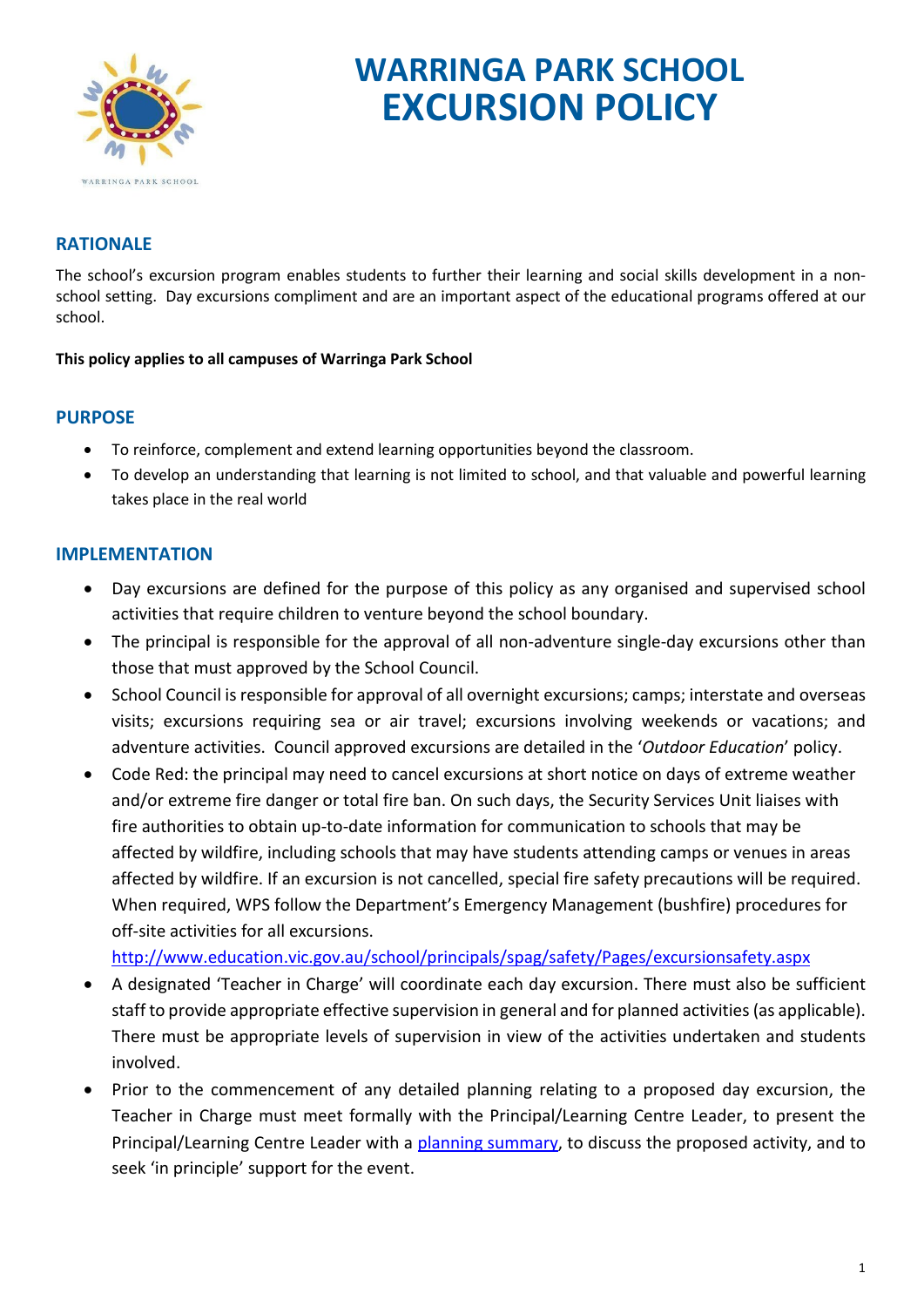- If the Principal/Learning Centre Leader's approval is granted, detailed planning should commence using the [planning questions](http://www.eduweb.vic.gov.au/edulibrary/public/schadmin/schops/edoutdoors/planningquestions.doc) proforma as a guide. This must include [a risk assessment.](http://www.education.vic.gov.au/management/schooloperations/edoutdoors/risk.htm)
- When presenting information to the Principal/Learning Centre Leader, the Teacher in Charge must be aware that the Principal/Learning Centre Leader will consider the following:
	- o What is the purpose of the excursion and its connection to student learning?
	- o Do staff members attending have the competence to provide the necessary supervision of **all** students throughout the excursion?
	- o Is there sufficient excursion staff to ensure appropriate and effective supervision can be provided
	- o Is an appropriately trained member of staff able to provide [first aid](http://www.education.vic.gov.au/management/schooloperations/edoutdoors/resources/firstaid.htm) ?
	- o Have supervisory adults who are not registered teachers completed a Working with Children Check?
	- o Is the location of staff and students throughout the excursion including during travel known?
	- o Is a record of telephone contacts for supervising excursion staff available?
	- o Is a record of the names and family contacts for all students and staff available?
	- o Are copies of the [parental consent](http://www.eduweb.vic.gov.au/edulibrary/public/schadmin/schops/edoutdoors/parentconsent.doc) and confidential [medical advice](http://www.eduweb.vic.gov.au/edulibrary/public/schadmin/schops/edoutdoors/medicalinformation.doc) forms for those students on the excursion available?
	- o An updated excursion folder is available to take on the excursion
	- o Do students, if necessary, have some form of identification on them in case of an emergency.
	- o Are students who have a food allergy wearing a 'I Have a Severe Food Allergy' wristband.
- Exclusion from an excursion should not be used as a punishment as excursions should be integral to student learning
- If day excursions include adventure activities organising staff should consult the [adventure activities](http://www.education.vic.gov.au/management/schooloperations/edoutdoors/activities/default.htm) website, or seek advice from peak bodies or skilled and experienced staff with recent experience instructing the activity to satisfy the principal's requirements.
- If approved, the onlin[e Notification of School Activity](http://www.eduweb.vic.gov.au/forms/school/sal/enteractivity.asp) (SAL) form then be submitted three weeks prior to the activity if required (required if country schools travelling beyond the local town/city, rural schools travelling beyond the local area, metropolitan schools travelling beyond the greater metropolitan area).
- School Council prefers that students only travel on buses fitted with seatbelts if available.
- The principal requires that a report from the Teacher in Charge occur after each day excursion if any mishaps or concerns have arisen.
- Information will be provided to all parents of non-English speaking families in a manner that allows them to provide an informed consent to their children attending excursions.
- The school will continue to provide the opportunity for teachers to update their first aid skills.
- The school will provide a first-aid kit for all day excursions.
- Copies of completed Permission forms and signed Confidential Medical Information forms must be obtained from the nurse on the morning of the excursion and carried by "The teacher in charge" at all times with any relevant medication/equipment if required for a student/students.
- A member of the leadership team will attend school whilst the children are returning from any out-of-schoolhours excursion. The Teacher in Charge will communicate with this person with regards the anticipated return time.